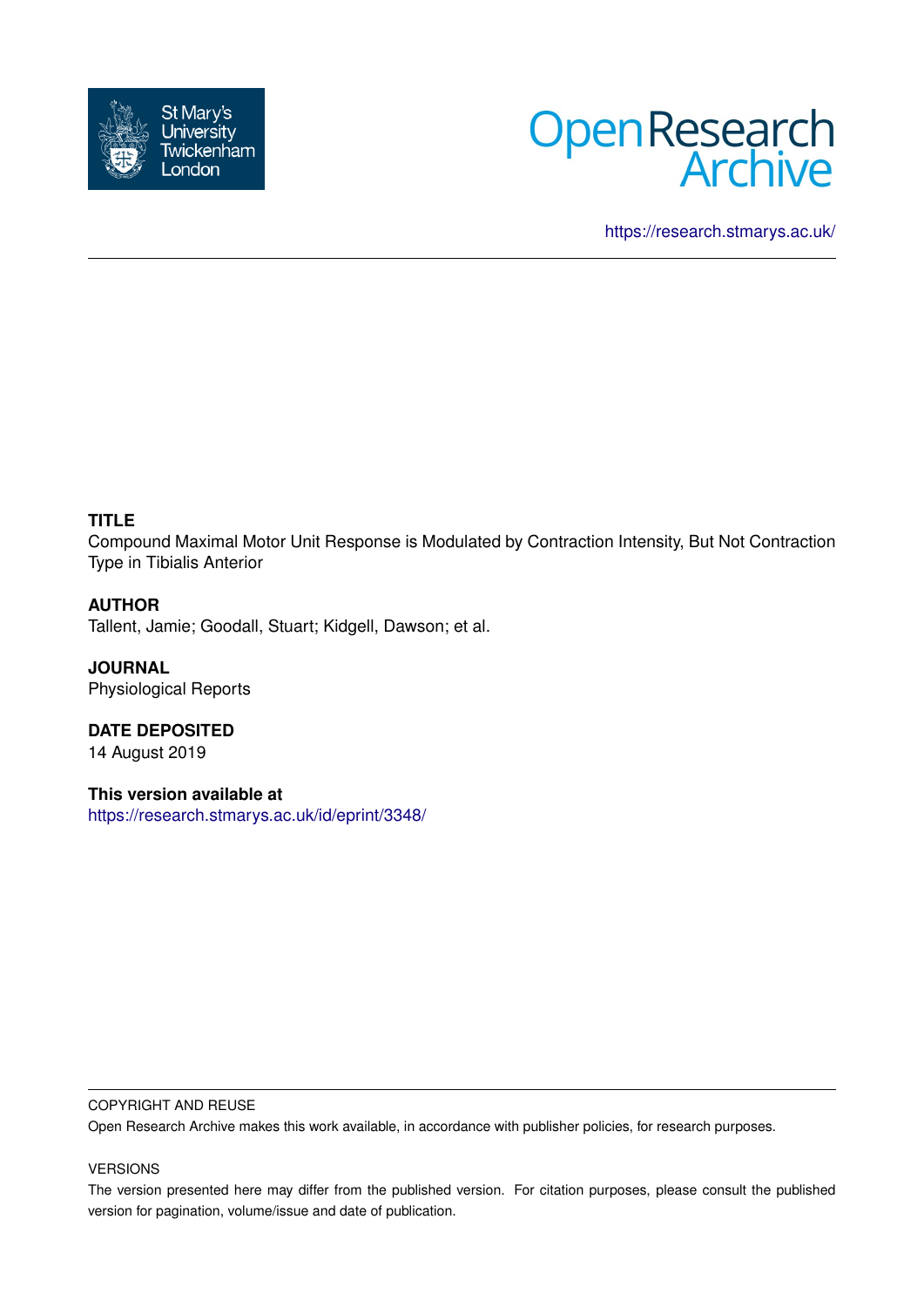# **Physiological Reports**

#### ORIGINAL RESEARCH

# Compound maximal motor unit response is modulated by contraction intensity, but not contraction type in tibialis anterior

Jamie Tallent<sup>1,2</sup> (D, Stuart Goodall<sup>2</sup>, Dawson J. Kidgell<sup>3</sup>, Rade Durbaba<sup>2</sup> & Glyn Howatson<sup>2,[4](https://orcid.org/0000-0001-8494-2043)</sup>

1 School of Sport Health and Applied Science, St Mary's University, Twickenham, United Kingdom

2 Faculty of Health and Life Sciences, Northumbria University, Newcastle-upon-Tyne, United Kingdom

3 Department of Physiotherapy, School of Primary Health Care, Faculty of Medicine, Nursing and Health Sciences, Monash University, Melbourne, Australia

4 Water Research Group, School of Biological Sciences, North West University, Potchefstroom, South Africa

#### Keywords

Eccentric contractions, electromyography,  $M_{MAX}$ , peripheral nerve stimulation.

#### Correspondence

Glyn Howatson, Faculty of Health and Life Sciences, Northumbria University, Newcastleupon-Tyne NE1 8ST, United Kingdom. Tel: +44 191 227 3575 Fax: +44 191 227 4713 E-mail: [glyn.howatson@northumbria.ac.uk](mailto:)

Funding Information No funding was received for this study.

Received: 12 July 2019; Accepted: 14 July 2019

doi: 10.14814/phy2.14201

Physiol Rep, 7 (17), 2019, e14201, <https://doi.org/10.14814/phy2.14201>

#### Abstract

Determining a single compound maximal motor response  $(M_{MAX})$  or an average superimposed  $M_{\rm MAX}$  response  $(M_{\rm SUP})$  are commonly used reference values in experiments eliciting raw electromyographic, motor evoked potentials, Hreflexes, and V-waves. However, existing literature is limited in detailing the most appropriate method to normalize these electrophysiological measures. Due to the accessibility of assessment from a cortical and spinal perspective, the tibialis anterior is increasingly used in literature and hence investigated in this study. The aims of the present study were to examine the differences and level of agreement in  $M_{MAX}/M_{SUP}$  under different muscle actions and contraction intensities. Following a familiarization session, 22 males visited the laboratory on a single occasion.  $M_{MAX}$  was recorded under 10% isometric and 25% and 100% shortening and lengthening maximal voluntary contractions (MVC) at an angular velocity of  $15^{\circ}$  sec<sup>-1</sup>.  $M_{\text{SUP}}$  was also recorded during 100% shortening and lengthening with an average of five responses recorded. There were no differences in  $M_{\text{MAX}}$  or  $M_{\text{SUP}}$  between contraction types. All variables showed large, positive correlations ( $P < 0.001$ ,  $r^2 \ge 0.64$ ).  $M_{\text{MAX}}$ amplitude was larger  $(P < 0.001)$  at 100% shortening and lengthening intensity compared to  $M_{MAX}$  amplitude at 10% isometric and 25% lengthening MVC. Bland-Altman plots revealed a bias toward higher  $M_{MAX}$  at the higher contraction intensities. Despite  $M<sub>SUP</sub>$  being significantly smaller than  $M<sub>MAX</sub>$  $(P < 0.001)$  at 100% MVC,  $M<sub>SUP</sub>$  showed a large positive correlation  $(P < 0.001, r^2 \ge 0.64)$  with all variables. It is our recommendation that  $M_{MAX}$ should be recorded at specific contraction intensity but not necessarily a specific contraction type.

# Introduction

Electromyographic (EMG) signals are affected by numerous factors such as preparation of the skin, electrode placement, fiber type and orientation (De Luca 1997). It is therefore critical that the EMG signal is normalized to a reference value so that data can be interpreted meaningfully. Applying supramaximal electrical stimulation to a peripheral nerve causes synchronous activation of the muscle fibers and is known as the maximal motor unit response  $(M_{MAX}$ ; Lee and Carroll 2005). Investigations using peripherally evoked measures such as the Hoffmanreflex (H-reflex) and V-wave, along with cortically evoked measures such as motor evoked potentials (MEP), lateral spread MEP, and cervicomedullary MEP commonly use MMAX as a reference value (Aagaard et al. 2002; Yamashita et al. 2002; Kidgell and Pearce 2010; Tallent et al. 2012a). These spinal and corticospinal measures have

<sup>ª</sup> 2019 The Authors. Physiological Reports published by Wiley Periodicals, Inc. on behalf of

The Physiological Society and the American Physiological Society.

which permits use, distribution and reproduction in any medium, provided the original work is properly cited.

This is an open access article under the terms of the [Creative Commons Attribution](http://creativecommons.org/licenses/by/4.0/) License,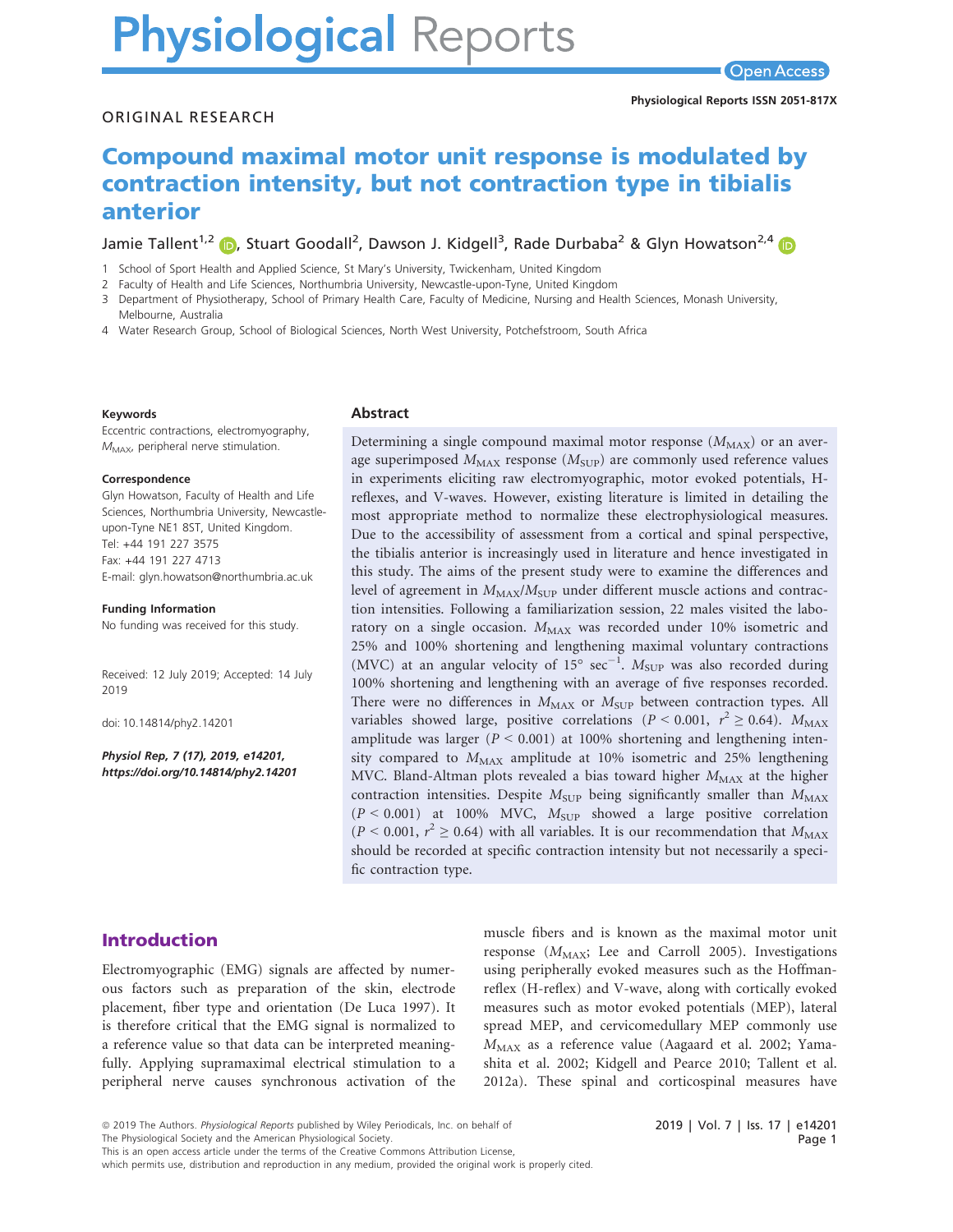been investigated under a variety of conditions such as changing muscle lengths, at rest and during submaximal and maximal contractions (Arányi et al. 1998; Goodall et al. 2009; Howatson et al. 2011; Tallent et al. 2012a). Understanding how  $M_{MAX}$  is modulated in different muscles, contraction intensities and types is vital in ensuring that EMG is presented in the most appropriate manner.

The  $M_{MAX}$  amplitude has been shown to increase with increasing contraction intensity in the tibialis anterior (TA: Nagata and Christianson 1995; Frigon et al. 2007) and soleus (Frigon et al. 2007), but remain unchanged in quadriceps muscles (Linnamo et al. 2001a) and in the flexor carpi radialis (Lee and Carroll 2005), or even decreases in the quadriceps (Linnamo et al. 2001b). In addition,  $M_{MAX}$  has been shown to increase (Gerilovsky et al. 1977; Gerilovsky et al. 1989; Frigon et al. 2007) and decrease when recorded at longer muscle lengths (Marsh et al. 1981; Kim et al. 2005; Lee and Carroll 2005). Furthermore there are conflicting findings in TA with regards to how  $M_{MAX}$  alters with changing length (Marsh et al. 1981; Frigon et al. 2007). Higher contraction intensities will cause the muscle to shorten and the tendon to become more compliant (Griffiths, 1991). A reduction in muscle length has been shown to cause an increase in synchronization and consequently an increase in  $M_{MAX}$ (Kim et al. 2005). Alternatively, phase cancellation of EMG will increase with increasing contraction intensity and may mute the response in the muscle (Keenan et al. 2006; Farina et al. 2008). Therefore, understanding  $M_{\text{MAX}}$ response at differing contraction intensities is essential from a clinical and research perspective.

Changes in muscle length might also influence  $M_{MAX}$  values during shortening and lengthening contractions. It has been recommended (Zehr, 2002) that  $M_{MAX}$  is expressed relative to the specific muscle action (i.e., shortening or lengthening muscle actions). However, evidence has shown no difference between  $M_{MAX}$  amplitude when recorded during shortening and lengthening actions (Linnamo et al. 2001b; Duclay and Martin 2005). Ensuring the reference values are recorded to a standardized muscle length appears essential in the interpretation of EMG signals.

V-wave reflects the efferent neural output during voluntary muscle activation (Aagaard et al. 2002). In the literature, V-wave is expressed relative to a mean M-wave  $(M_{\text{SUP}})$  during a number of maximal contractions, (Aagaard et al. 2002; Duclay and Martin 2005; Gondin et al. 2006) or maximal peak-to-peak  $M_{MAX}$  amplitude from the same number of responses (Tallent et al. 2012b, 2013). Due to the increased potential for phase cancellation at higher contraction intensities it is unclear how these different reference values  $(M_{MAX}$  or  $M_{SUP}$ ) affect the outcome and interpretation of the V-wave. Investigating how  $M_{MAX}$  is modulated under different muscle

actions, and at varying contraction intensities might provide helpful methodological evidence for the use of  $M_{MAX}$ in experimental paradigms where neurophysiological parameters require normalization.

Therefore, the aim of this study was to investigate changes in  $M_{MAX}$  under a variety of contraction modes and intensities and examine  $M<sub>SUP</sub>$  during maximal shortening and lengthening contractions in the TA. The results from this study will provide guidance for researchers in the use of  $M_{MAX}$  as a reference value.

## Methods

#### **Participants**

Based on previous work (Kim et al. 2005) examining greater  $M_{MAX}$  amplitudes during higher contraction intensities (12%; Cohen's  $d = 0.45$ ), a total of 22 participants were recruited for the study to achieve a statistical power of 0.8 with an alpha level of 0.05. Following institutional (Northumbria University) ethical approval, 22 males (mean  $\pm$  SD, age 23  $\pm$  3 years, stature 178.0  $\pm$  7.0 cm, mass  $83.1 \pm 9.3$  kg) volunteered to participate. After being fully briefed on the experimental protocol and screened for contraindications to the procedures, volunteers provided written informed consent.

#### General procedure

Two identical trials were completed, on two consecutive days at the same time of day, with the first trial used to familiarize the participants with the procedures as based on previous recommendations by our laboratory (Tallent et al. 2012a). All contractions were performed on an isokinetic dynamometer (Cybex Norm, Cybex International, NY) that was set up for ankle dorsiflexion of the dominant limb. Footedness was assessed using the questionnaire from Hebbal and Mysorekar (2006). The foot was strapped into an ankle adaptor and the knee was secured into a thigh stabilizer to prevent any extraneous movements. The hip, knee, and ankle were set at joint angles of 90, 120, and 90°, respectively, according to the manufacturer's instructions. Shortening and lengthening contractions consisted of participants moving through a range of 30 $\degree$  ( $\pm$ 15 $\degree$  from the ankle at 90 $\degree$ ) at an angular velocity of  $15^{\circ} \text{·sec}^{-1}$ . Shortening and lengthening contractions began at an ankle angle of 105° and 75° respectively. For shortening muscle actions, participants were instructed to assist the movement of the foot adaptor, and for lengthening the actions required participants to resist movement of the foot adaptor. All responses (torque and EMG) were recorded as the ankle joint passed through anatomical zero (90°). To ensure torque and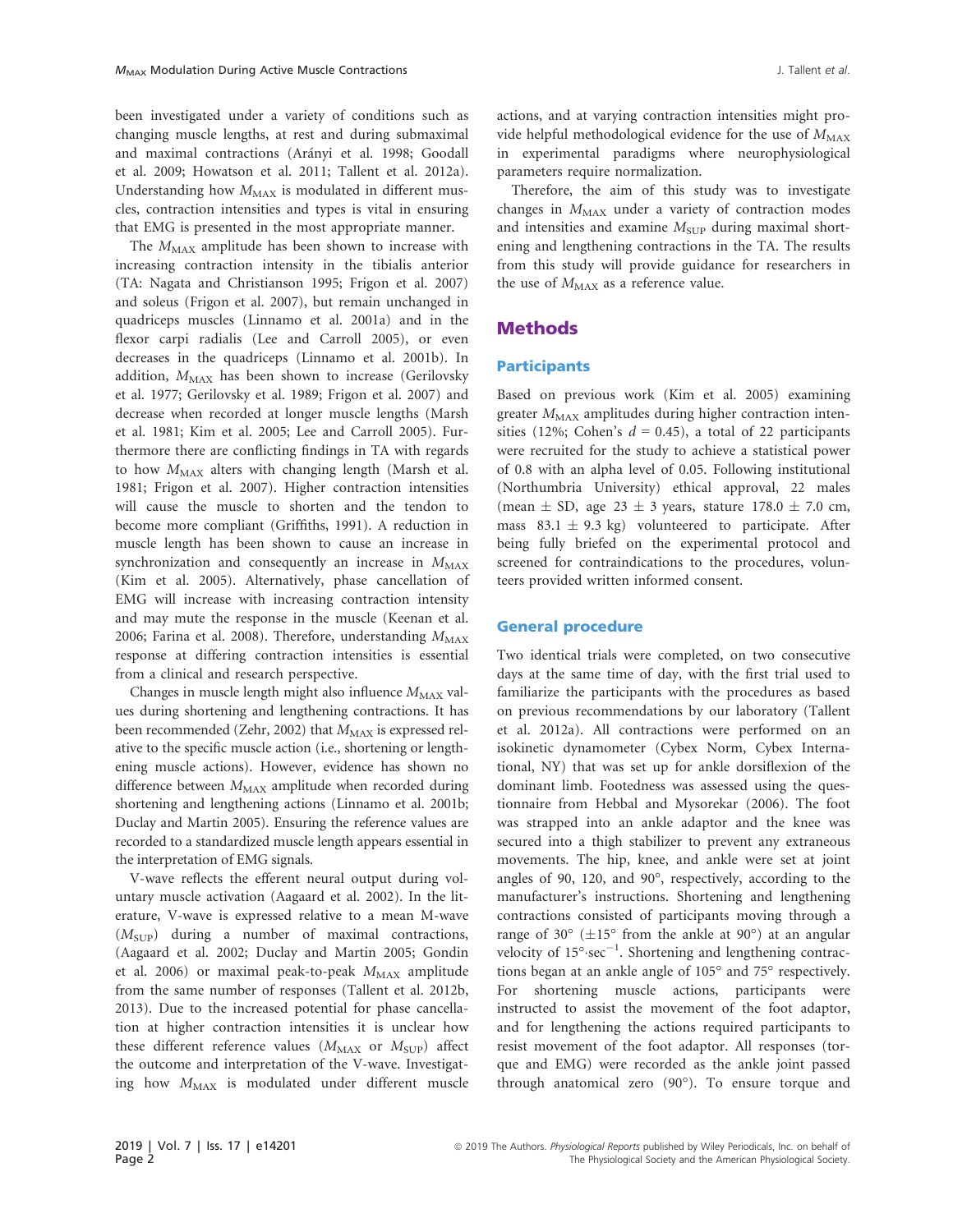EMG were recorded at the correct angle, a trigger was set to automatically sweep as the ankle passed 90°. Once secured in the isokinetic dynamometer, participants initially performed shortening, lengthening and isometric MVCs. The highest torque in each muscle action (shortening, lengthening, and isometric) from three trials was recorded as the contraction-specific MVC.

The  $M_{MAX}$  was recorded at 10% of isometric, 25% and 100% shortening and lengthening MVC. A 10% isometric contraction is often used to stabilize the H-reflex in the TA (Griffin & Cafarelli, 2007; Tallent et al. 2012a), and consequently this was considered the resting  $M_{MAX}$  value. The simulation intensity for eliciting  $M_{MAX}$  was set at 150% above a plateau in peak-to-peak  $M_{\rm MAX}$  amplitude. This was recorded through an increasing stimulation intensity at 10% isometric MVC and verified during 25% shortening and lengthening contractions. Establishing  $M_{MAX}$  took around 64 gradually increasing intensity pulses at 10% isometric MVC.  $M<sub>SUP</sub>$  was calculated from the average of 5 traces at 100% shortening and lengthening MVC, whilst  $M_{\text{MAX}}$  during a maximal contraction was recorded as the greatest peak-to-peak amplitude of the 5 contractions. The order of contraction intensity (10%, 25%, 100%) and type (shortening and lengthening) was randomized.

#### Percutaneous nerve stimulation

Searching for optimal site of stimulation began below the head of the fibula, over the peroneal nerve. A 1 msec electrical stimulation was administrated using a 40 mm diameter cathode/anode arrangement (Digitimer DS7AH, Welwyn Garden City, Hertfordshire, UK). Once the optimal site was located, the sight was marked with semi-permanent ink. The cathode/anode was strapped to the participants' leg for the entirety of the experiment.

#### EMG

Bipolar surface EMG was recorded over the TA using electrodes (22 mm diameter, model; Kendall, Tyco Healthcare Group, Mansfield, MA) spaced 2 cm apart. The reference electrode was placed over the medial malleolus, whilst the TA electrodes were placed at one-third distance of the line between the tip of the fibula and the tip of the medial malleolus (Hermens et al. 2000). All sites were shaved, abraded, and then wiped clean with an alcohol swab prior to electrode placement. The EMG was amplified  $(\times 1000)$ , band pass filtered (10–1000 Hz), and sampled at 5 kHz (CED Power 1401, Cambridge Electronic Design, Cambridge, UK). M-waves were recorded during a 500 msec window, starting 50 msec before anatomical zero. Once  $M_{\text{MAX}}$  stimulator was established, all further analyses were performed off-line.

#### **Torque**

To ensure that participants reached the required target torque level, real time feedback was provided on a computer monitor positioned 1 m away. Live feedback was displayed on the monitor of the dynamometer to provide feedback on target forces to achieve during each condition. The torque signal was sampled at 5 kHz, extracted from the dynamometer and synchronized with the EMG signal and analysed off line (Signal v3.0, Cambridge Electronics, Cambridge, UK).

#### **Statistics**

A one-way ANOVA was used to detect differences between  $M_{\text{MAX}}$  at 10% isometric MVC, 25%, 100% and  $M_{\text{SUP}}$  at 100% shortening and lengthening MVC. Where necessary, LSD post-hoc analysis was used to make pairwise comparisons with 95% CI (SPSS, v20.0, Chicago, IL). Coefficient of determination and the limits of agreement (Bland and Altman 1986) with 95% CI were also calculated between the variables (GraphPad Software Inc, La Jolla, CA). Correlation coefficients were determined as 0.0–0.1 = trivial, 0.10–0.3, small,  $0.3-0.5$  = moderate,  $0.5-0.7$  = large, and  $0.7-0.9$  = very large (Hopkins, 2009). Effect sizes  $(\eta^2)$  were defined as: 0.2 trivial,  $0.21-0.6$  = small,  $0.61-1.2$  = moderate,  $1.21 - 1.99 = \text{large}$ ;  $>2.0 = \text{very large}$ .

## **Results**

Isometric contractions were conducted at an average of 8.28  $\pm$  3.21% (target = 10%) of isometric MVC, shortening at  $26.1 \pm 3.66\%$  (target = 25%), 95.6  $\pm$  11.8% (tar $get = 100\%$  of shortening MVC and lengthening at  $27.1 \pm 4.12\%$  (target = 25%), 96.2  $\pm$  9.97% (tar $get = 100\%$ ) of lengthening MVC. There was no significant difference  $(P > 0.05)$  between lengthening and shortening contraction intensities, showing that contractions were conducted at the same relative intensity.

Figure 1 shows individual and average  $M_{\text{MAX}}/M_{\text{SLIP}}$ amplitudes during varying isometric, shortening, and lengthening contractions intensities and a reprehensive trace. The ANOVA revealed there were significant differences in  $M_{MAX}$  amplitude between conditions  $(F_{(6)} = 6.96: P < 0.001; \eta^2 = 0.25)$ . Post Hoc analysis showed  $10\%$  isometric  $M_{MAX}$  MVC was significantly lower than 25% shortening  $M_{MAX}$  ( $P = 0.03$ ; 95% CI;  $-0.03$  to  $-0.69$  mV), 25% lengthening  $M_{MAX}$  (P = 0.03; 95% CI;  $-0.05$  to  $-0.64$  mV), 100% shortening  $M_{MAX}$  $(P < 0.01; 95\% \text{ CI}; -0.40 \text{ to } -1.32 \text{ mV})$ , 100% lengthening  $M_{MAX}$  ( $P < 0.01$ ; 95% CI;  $-0.37$  to  $-1.32$  mV).  $M_{\text{MAX}}$  was significantly higher at 100% shortening  $(P = 0.02; 95\% \text{ CI}; 0.11 \text{ to } 1.03 \text{ mV})$  and  $100\%$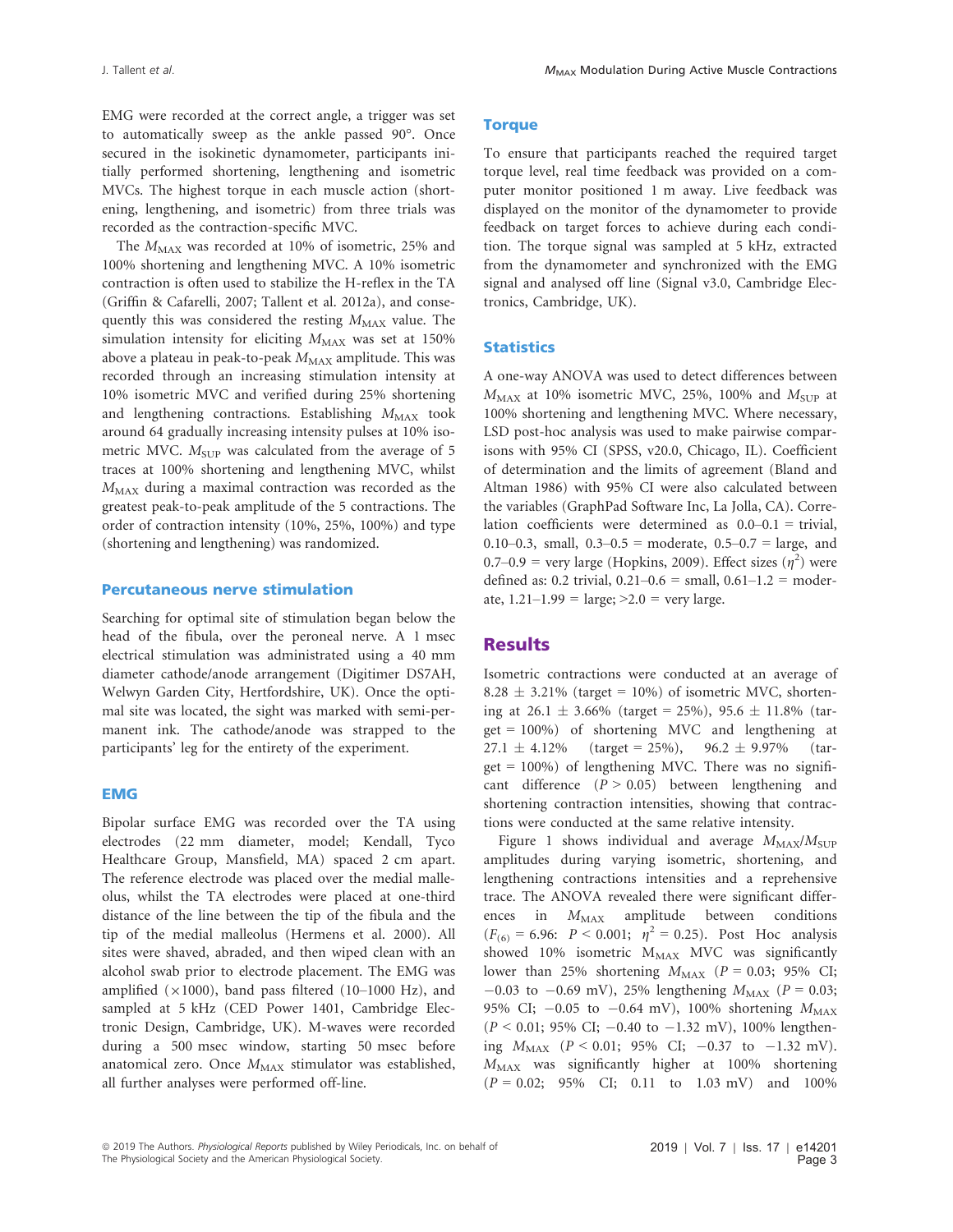lengthening ( $P = 0.02$ ; 95% CI; 0.08–1.03) compared to 25% lengthening  $M_{MAX}$ .

All  $M_{MAX}$  amplitudes were significantly ( $P < 0.001$ ) correlated across intensities ( $r^2$ ,  $\geq$ 0.64). The highest correlations were between contraction types at the same intensity with  $M_{\text{MAX}}$  (100% MVC  $r^2 = 0.87;$  25% MVC  $r^2 = 0.86$ ). Bland-Altman plots showed a bias toward higher  $M_{MAX}$  values at higher contraction intensities (Fig. 2). There was no bias between shortening and lengthening contractions. Similarly, isometric  $M_{MAX}$  and  $M_{\text{SUP}}$  showed no bias.

# **Discussion**

It has been reported that EMG should be normalized to  $M_{\text{MAX}}$  under the same muscle action and contraction intensity (Zehr, 2002; Duclay and Martin 2005). This study offers further insight into the influence that contraction conditions may affect the amplitude of  $M_{MAX}$  amplitude. Specifically, the main findings were, (1) there was no difference between  $M_{MAX}$  amplitudes when recorded at like-intensities during shortening and lengthening contractions; (2)  $M_{MAX}$  was influenced by intensity of the contraction, with an increase and systematic bias to an increase  $M_{MAX}$  during higher intensity contractions; and (3)  $M_{MAX}$  at 100% MVC was greater compared to  $M_{\text{SUP}}$  at 100% MVC. However,  $M_{\text{SUP}}$  was not different to  $M_{\text{MAX}}$  at 10% MVC, showing little systematic bias and was strongly correlated ( $r^2 \ge 0.64$ ).

It has been recommended that when using  $M_{MAX}$  as a reference value, it should be recorded under the same contraction intensity as the variable being investigated (Zehr, 2002). The results in this study indicated that with increased contraction intensity the peak-to-peak  $M_{MAX}$ amplitude increased. Previous work has shown similar results in contraction intensities ranging from 40 to 80% isometric MVC in TA (Nagata and Christianson 1995) and 10–30% isometric MVC in TA and the soleus (Frigon et al.



Figure 1. Clear dots represent individual responses at different  $M_{MAX}$  contraction intensities and contraction types (A). Bars represent mean  $M_{MAX}$  and  $M_{SUP}$  responses (mean  $\pm$  SD) (B). Representative trace from a single participant of  $M_{MAX}$  recorded at 10% ISO, SHO and LEN 25% and 100% MVC, SHO and LEN  $M_{SUP}$  (C). ISO, Isometric, SHO, Shortening, LEN, lengthening; \*denotes significantly ( $P < 0.05$ ) different from 25% and 100%, SHO and LEN MVC  $M_{\text{MAX}}$ ; \*\*denotes significantly different from 100% SHO and LEN  $M_{\text{MAX}}$ ; \*\*\*denotes significantly different from SHO and LEN  $M_{SUP}$ .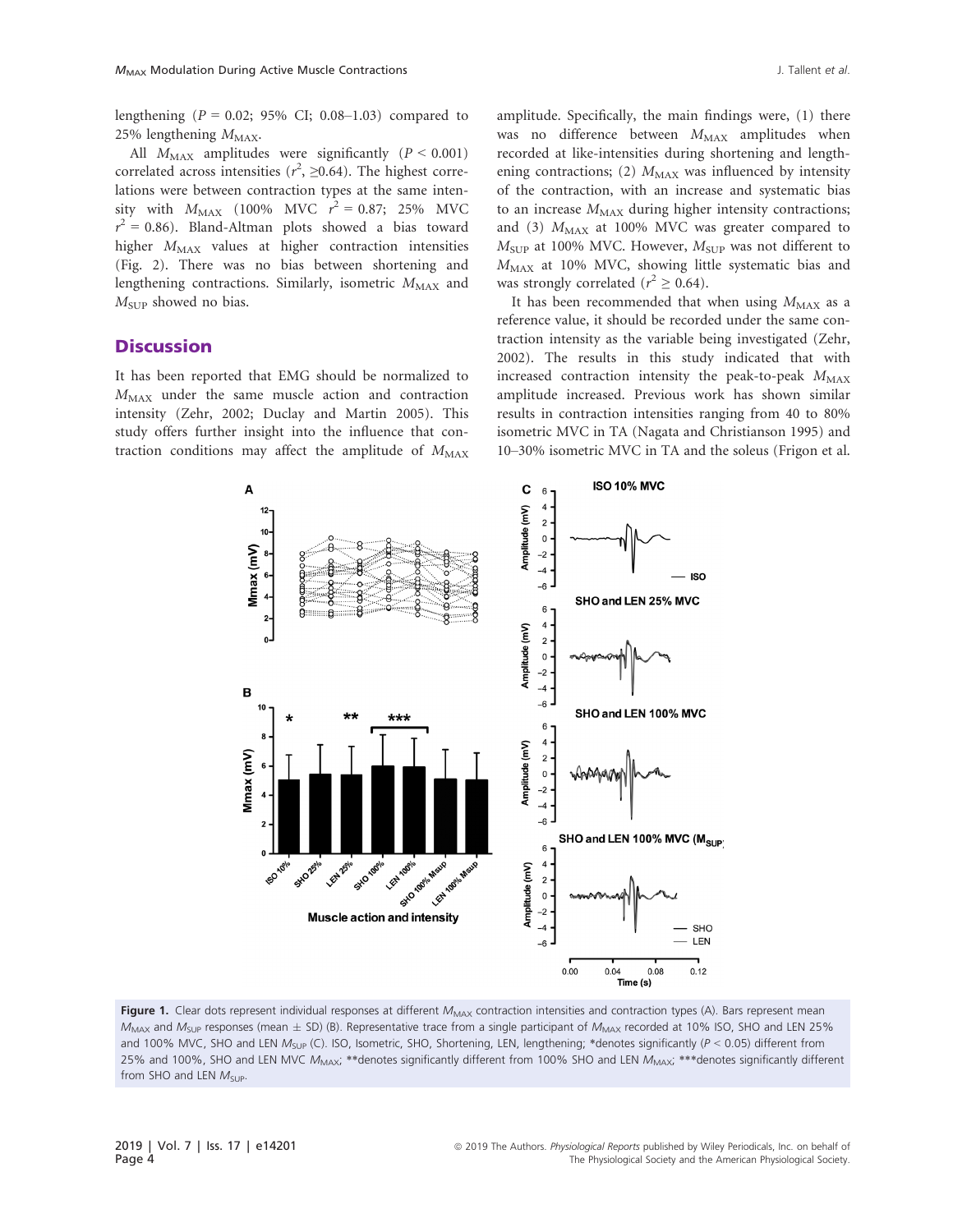



<sup>ª</sup> 2019 The Authors. Physiological Reports published by Wiley Periodicals, Inc. on behalf of The Physiological Society and the American Physiological Society.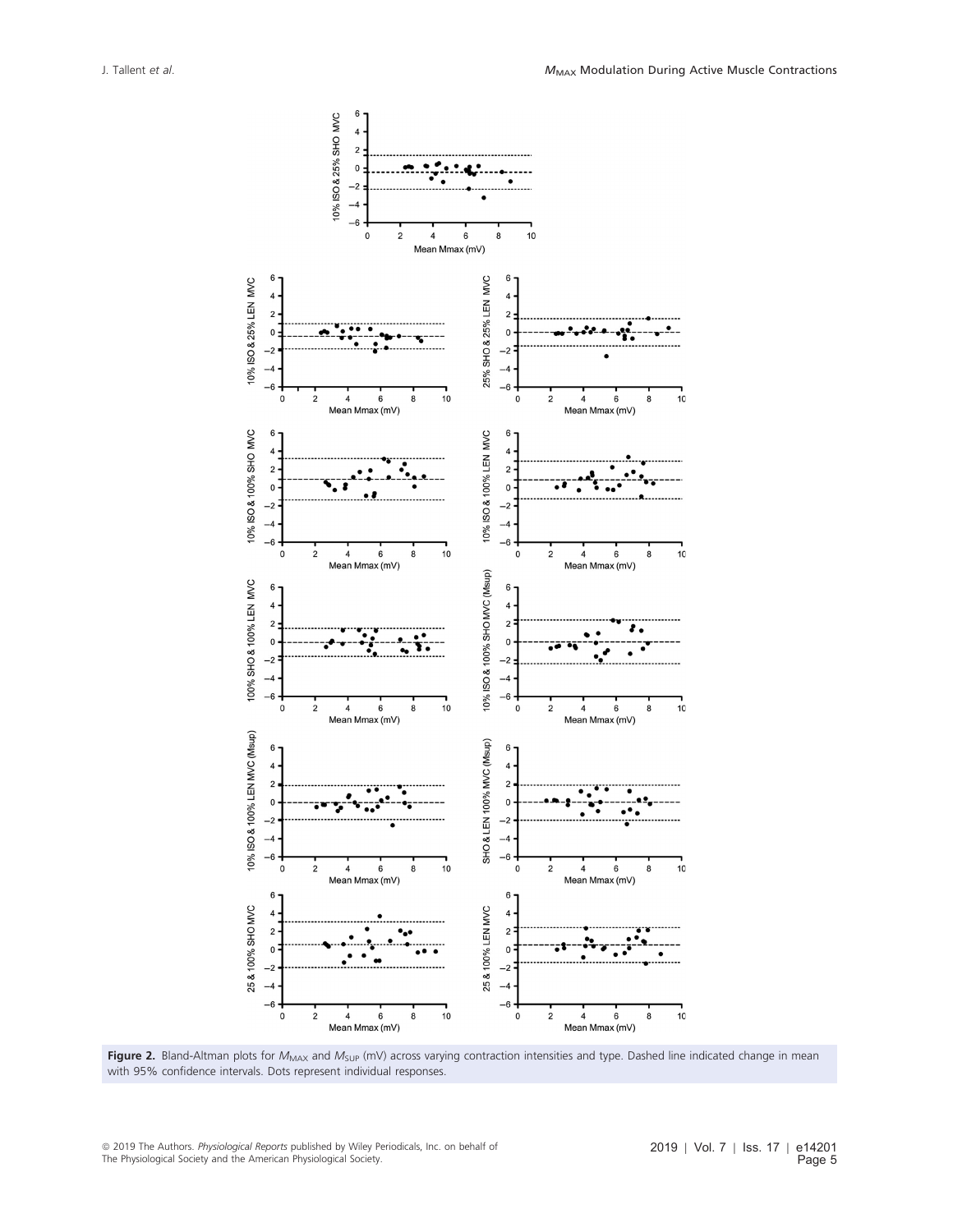2007). Although this effect is reported previously and supported by the current study, the exact mechanisms for this remain unclear. Frigon et al. (2007) suggested that  $M_{\text{MAX}}$ increased at higher contraction intensities because the muscle length has been shown to be up to 28% shorter at the same joint angle (Griffiths, 1991), and thus, could improve the synchronization of the action potential. However, contrary with our findings, other authors have reported no change (Linnamo et al. 2001a; Lee and Carroll 2005) or even a decrease (Linnamo et al. 2001b) in  $M_{MAX}$  with increasing contraction intensities. The high degree of variability between subjects might explain why the literature offers little consistency (Lee and Carroll 2005). In addition, phase cancellation has been shown to reduce the EMG response at the muscle during higher contraction intensities (Keenan et al. 2006; Farina et al. 2008). If the responses in EMG are muted at higher contraction intensities then the lack of change in  $M_{MAX}$  amplitude appears to be associated with the limitations in surface EMG recording (Farina et al. 2014).

Our results support previous findings that showed no difference in  $M_{MAX}$  under shortening and lengthening contractions (Linnamo et al. 2001b; Duclay and Martin 2005) when measured at the same joint angle. Supramaximal stimulation of the peripheral nerve at shorter muscle lengths improves the synchronization of the action potential (Kim et al. 2005). With an enhanced synchronization of the action potential there is an increase in  $M_{MAX}$  (Kim et al. 2005). However, the varying pennation angle of muscles might explain why not all studies have found increases in  $M_{\rm MAX}$  at shorter muscle lengths (Gerilovsky et al. 1977; Gerilovsky et al. 1989; Frigon et al. 2007). Furthermore, it is expected that an increase in  $M_{MAX}$  at shorter muscle lengths should be associated with decreased duration of  $M_{\text{MAX}}$ , although this is not consistently observed (Frigon et al. 2007). In our study,  $M_{MAX}$ was recorded during shortening and lengthening muscle contractions and importantly, electrical stimulation was delivered at the same joint angle, with the assumption that the muscle was at the same length. Furthermore, current data also showed a strong positive correlation, and a good level of agreement, between  $M_{MAX}$  during shortening and lengthening muscle actions. Thus, it appears that EMG signals do not necessarily need to be expressed relative to a contraction specific  $M_{MAX}$ , rather, the joint angle should be consistent (Nagata and Christianson 1995; Kim et al. 2005; Frigon et al. 2007). A high level of agreement and a strong correlation was found between shortening and lengthening muscle actions, despite lengthening muscle actions generating a higher level of absolute torque. The differences in  $M_{MAX}$  at an 'absolute' torque might explain why there is a small discrepancy between shortening and lengthening  $M_{\rm MAX}$  at the same relative intensity.

Unlike MEP's, H-reflex, and EMG signals, V-wave is expressed relative to an  $M_{\text{SUP}}$  (Aagaard et al. 2002; Duclay and Martin 2005; Gondin et al. 2006) or  $M_{\rm MAX}$ (Tallent et al. 2012b; 2013). In this study, there was no difference in  $M_{MAX}$  at a low intensity contraction ( $\leq$ 25%) and  $M_{\text{SUP}}$ . This would suggest that EMG/V-waves recorded during an MVC could be expressed relative to a low intensity  $M_{MAX}$  contraction. There was also good level of agreement between  $M<sub>SUP</sub>$  and  $M<sub>MAX</sub>$  at low intensity contractions suggesting these values could be used interchangeably, although in the interest of rigor, it would be sensible to use a single well controlled  $M_{MAX}$  measure to normalize all conditions.

# Conclusion

The results from this study show that  $M_{MAX}$  is not altered by shortening or lengthening contraction type, but is modulated with changes in contraction intensity. Possible mechanisms may be due to the shortened muscle lengths at the higher contraction intensities.  $M_{\text{MAX}}$  should be used relative to task specific contraction intensities and it is vital that it is recorded under consistent reproducible conditions. No differences were seen between  $M_{\text{MAX}}$  at low intensity contractions and  $M_{\text{SUP}}$  at 100% MVC. There was also low systematic bias and strong correlations suggesting that V-wave can be expressed relative to  $M<sub>MAX</sub>$  recorded during low intensity contractions or  $M_{\text{SUP}}$  at 100% MVC. It is our recommendation that  $M<sub>MAX</sub>$  should be recorded at specific contraction intensities but not necessarily a specific contraction type. However, consistency of  $M_{MAX}$  recording throughout the experiment is vital.

# Acknowledgments

No acknowledgments.

# Conflict of Interest

The authors have no competing interests to declare, financial, or otherwise.

#### **References**

- Aagaard, P., E. B. Simonsen, J. L. Andersen, P. Magnusson, and P. Dyhre-Poulsen. 2002. Neural adaptation to resistance training: changes in evoked V-wave and H-reflex responses. J. Appl. Physiol. 92:2309–2318.
- Arányi, Z., J. Mathis, C. W. Hess, and K. M. Rösler. 1998. Task-dependent facilitation of motor evoked potentials during dynamic and steady muscle contractions. Muscle Nerve 21:1309–1316.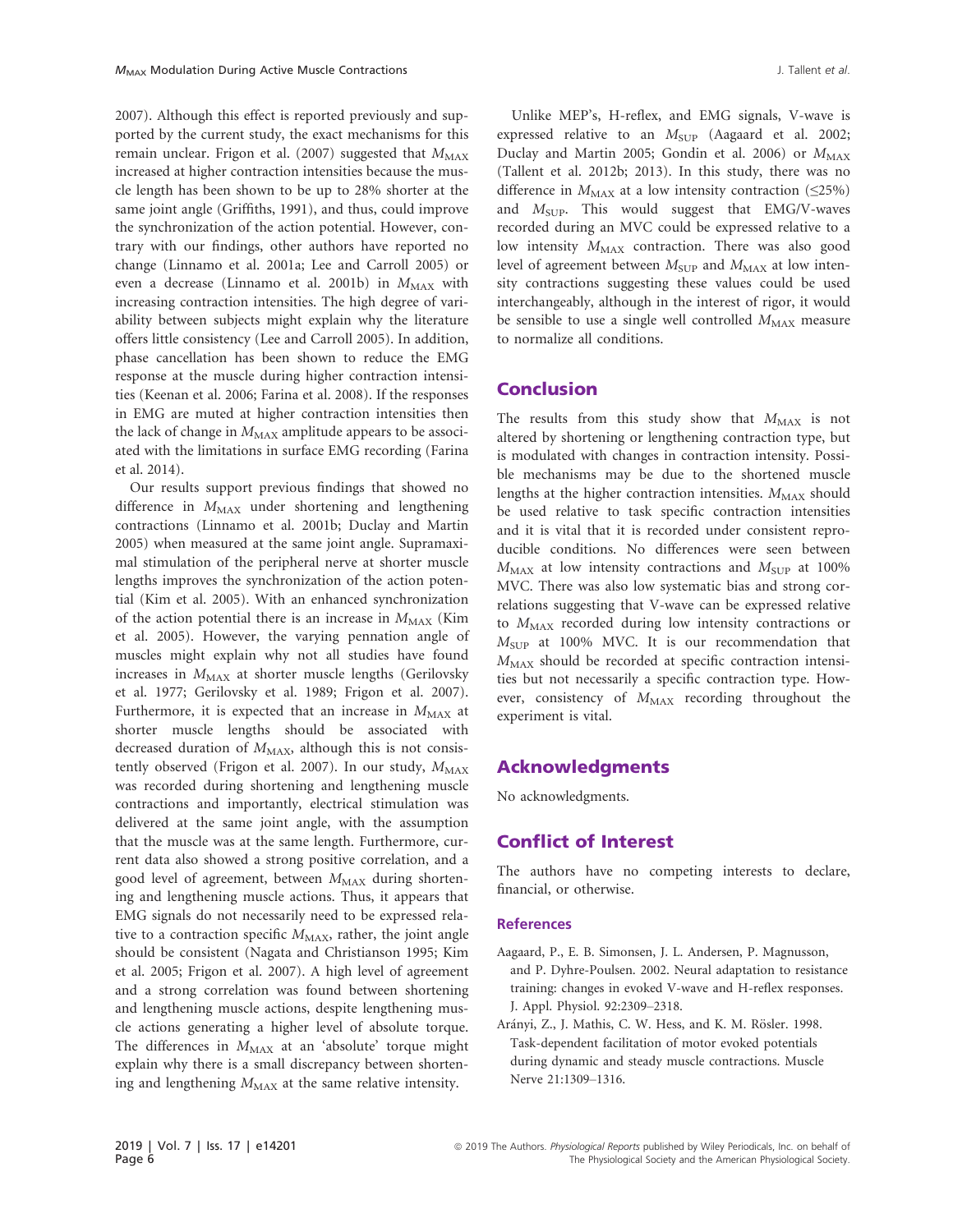Bland, J. M., and D. G. Altman. 1986. Statistical methods for assessing agreement between two methods of clinical measurement. Lancet 1:307–310.

Duclay, J., and A. Martin. 2005. Evoked H-reflex and V-Wave responses during maximal isometric, concentric, and eccentric muscle contraction. J. Neurophysiol. 94:3555-3562.

Farina, D., C. Cescon, F. Negro, and R. M. Enoka. 2008. Amplitude cancellation of motor-unit action potentials in the surface electromyogram can be estimated with spiketriggered averaging. J. Neurophysiol. 100:431–440.

Farina, D., R. Merletti, and R. M. Enoka. 2014. The extraction of neural strategies from the surface EMG: an update. J. Appl. Physiol. (1985) 117:1215–1230.

Frigon, A., T. J. Carroll, K. E. Jones, E. P. Zehr, and D. F. Collins. 2007. Ankle position and voluntary contraction alter maximal M waves in soleus and tibialis anterior. Muscle Nerve 35:756–766.

Gerilovsky, L., A. Gydikov, and N. Radicheva. 1977. Changes in the shape of the extraterritorial potentials of tonic motor units, M- and H-responses of triceps surae muscles at different muscle lengths and under conditions of voluntary activation. Exp. Neurol. 56:91–101.

Gerilovsky, L., P. Tsvetinov, and G. Trenkova. 1989. Peripheral effects on the amplitude of monopolar and bipolar H-reflex potentials from the soleus muscle. Exp. Brain Res. 76:173– 181.

Gondin, J., J. Duclay, and A. Martin. 2006. Soleus- and gastrocnemii-evoked V-wave responses increase after neuromuscular electrical stimulation training. J. Neurophysiol. 95:3328–3335.

Goodall, S., L. M. Romer, and E. Z. Ross. 2009. Voluntary activation of human knee extensors measured using transcranial magnetic stimulation. Exp. Physiol. 94:995– 1004.

Griffin, L., and E. Cafarelli. 2007. Transcranial magnetic stimulation during resistance training of the tibialis anterior muscle. J Electromyogr Kinesiol. 17:446–452. [https://doi.org/](https://doi.org/10.1016/j.jelekin.2006.05.001) [10.1016/j.jelekin.2006.05.001](https://doi.org/10.1016/j.jelekin.2006.05.001).

Griffiths, R. I. 1991. Shortening of muscle fibres during stretch of the active cat medial gastrocnemius muscle: the role of tendon compliance. J. Physiol. 436:219–236.

Hebbal, G. V., and V. R. Mysorekar. 2006. Evaluation of some tasks used for specifying handedness and footedness. Percept. Mot. Skills 102:163–164.

Hermens, H. J., B. Freriks, C. Disselhorst-Klug, and G. Rau. 2000. Development of recommendations for SEMG sensors and sensor placement procedures. J. Electromyogr. Kinesiol. 10:361–374.

Hopkins, A. (2009). A scale of magnitudes for effect statistics. A new view of statistics.

Howatson, G., M. B. Taylor, P. Rider, B. R. Motawar, M. P. McNally, S. Solnik, et al. 2011. Ipsilateral motor cortical responses to TMS during lengthening and shortening of the contralateral wrist flexors. Eur. J. Neurosci. 33:978–990.

Keenan, K. G., D. Farina, R. Merletti, and R. M. Enoka. 2006. Amplitude cancellation reduces the size of motor unit potentials averaged from the surface EMG. J. Appl. Physiol. (1985) 100:1928–1937.

Kidgell, D. J., and A. J. Pearce. 2010. Corticospinal properties following short-term strength training of an intrinsic hand muscle. Hum. Mov. Sci. 29:631–641.

Kim, B. J., E. S. Date, B. K. Park, B. Y. Choi, and S. H. Lee. 2005. Physiologic changes of compound muscle action potentials related to voluntary contraction and muscle length in carpal tunnel syndrome. J. Electromyogr. Kinesiol. 15:275–281.

Lee, M., and T. J. Carroll. 2005. The amplitude of  $M_{\rm MAX}$  in human wrist flexors varies during different muscle contractions despite constant posture. J. Neurosci. Methods 149:95–100.

Linnamo, V., V. Strojnik, and P. V. Komi. 2001a. Electromyogram power spectrum and features of the superimposed maximal M-wave during voluntary isometric actions in humans at different activation levels. Eur. J. Appl. Physiol. 86:28–33.

Linnamo, V., V. Strojnik, and P. V. Komi. 2001b. EMG power spectrum and maximal M-wave during eccentric and concentric actions at different force levels. Acta Physiol. Pharmacol. Bulg. 26:33–36.

De Luca, C. J. 1997. The use of electromyography in biomechanics. J. Appl. Biomech. 13:18.

Marsh, E., D. Sale, A. J. McComas, and J. Quinlan. 1981. Influence of joint position on ankle dorsiflexion in humans. J. Appl. Physiol. Respir. Environ. Exerc. Physiol. 51:160–167.

Nagata, A., and J. C. Christianson. 1995. M-wave modulation at relative levels of maximal voluntary contraction. Eur. J. Appl. Physiol. Occup. Physiol. 71:77–86.

Tallent, J., S. Goodall, T. Hortobagyi, A. St Clair Gibson, D. N. French, and G. Howatson. 2012a. Repeatability of corticospinal and spinal measures during lengthening and shortening contractions in the human tibialis anterior muscle. PLoS ONE 7:e35930.

Tallent, J., S. Goodall, T. Hortobágyi, A. St Clair Gibson, D. N. French, and G. Howatson. 2012b. Recovery time of motor evoked potentials following lengthening and shortening muscle action in the tibialis anterior. J. Clin. Neurosci. 19:1328–1329. [https://doi.org/10.1016/j.jocn.2012.](https://doi.org/10.1016/j.jocn.2012.1001.1022) [1001.1022.](https://doi.org/10.1016/j.jocn.2012.1001.1022)

Tallent, J., S. Goodall, T. Hortobagyi, A. St Clair Gibson, and G. Howatson. 2013. Corticospinal responses of resistancetrained and un-trained males during dynamic muscle contractions. J. Electromyogr. Kinesiol. 23:1075–1081.

Yamashita, S., T. Kawaguchi, M. Fukuda, K. Suzuki, M. Watanabe, R. Tanaka, et al. 2002. Lateral spread response elicited by double stimulation in patients with hemifacial spasm. Muscle Nerve 25:845–849.

Zehr, P. 2002. Considerations for use of the Hoffmann reflex in exercise studies. Eur. J. Appl. Physiol. 86:455–468.

<sup>ª</sup> 2019 The Authors. Physiological Reports published by Wiley Periodicals, Inc. on behalf of The Physiological Society and the American Physiological Society.